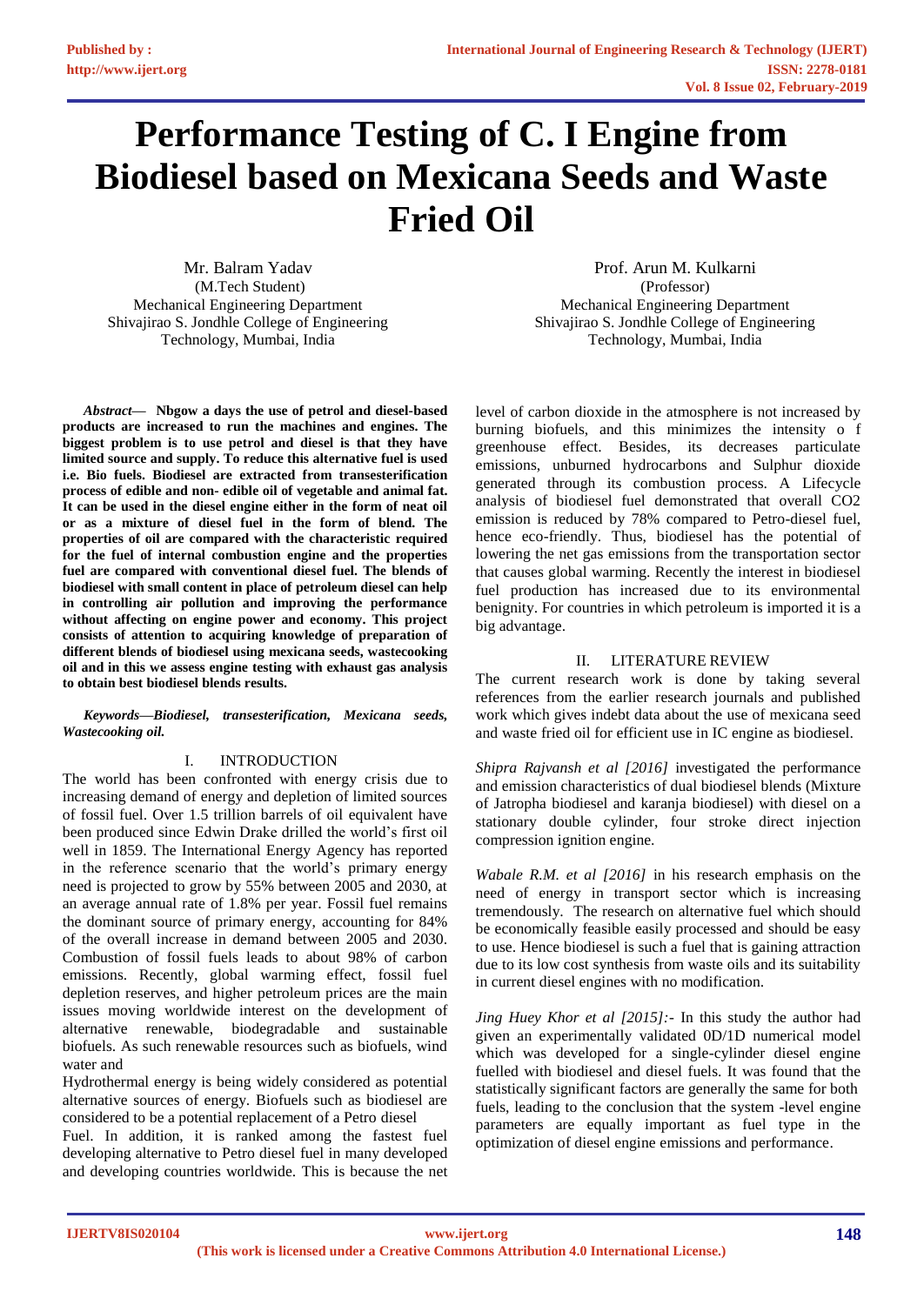# III. OBJECTIVE

The main objective of this study is to produce biodiesel fuels from Mexicana seeds and Waste Fried Oil and test their various blends on a CI Engine as well as to improve the energy balance, the overall economics of biodiesel production and to reduce the sensitivity of biodiesel plant economics to volatile methanol and glycerin spot prices.

The scope of this project involves the following study:

1. Identification and suitable selection of feed stock for preparation of biodiesel.

2. Preparation of blends of biodiesel by using esterification and transesterification reaction from Mexicana Seeds and Waste Fried Oil.

3. Quality testing of all biodiesel blends along with diesel fuels. (Density, Viscosity, Flash point, Fire Point, Pour point, Moisture content, Cetane Number etc.)

4. Engine performance analysis of all blends. (Brake Power, Brake Thermal Efficiency, Indicated Power, Brake Specific Fuel Consumption, Braking Torque.)

5. Combustion Analysis – Preparation of Heat Balance Sheet. 6. Smoke analysis for all blends with diesel fuel.

7. Search of best blends that will substitute diesel fuel without modification in diesel Engine.

# IV. METHODOLOGY

# *Methodology for biodiesel production based on Mexicana Seeds:*

**Extraction of oil:** Due to the presence of high moisture content in the seeds and in order to avoid their deterioration during storage, the collected seeds were cleaned and dried at  $600^{\circ}$ C for 12hrs in the oven until the moisture content was below 5%. The dried seeds were then weighted with help of electronic weighing balance and crushed by using a laboratory Mortar and pestle. The fine seed powder was then subjected to Soxhlet Apparatus using Methanol as a solvent. It takes around 10-12 hours duration for complete extraction of oil from each batch. The ratio of solvent needed for extraction of oil from per kg of seeds is 5:1 (i.e. 5 Liter solvent for 1kg of seeds.). The oil was recovered from the solvent by distillation process. The extracted oil was then measured to calculate the

Percentage oil in the seeds.



Fig 1.1 Mexicana plant with seeds



Fig 1.2 Crushing of Mexicana seed



Fig 1.3 Extraction of Oil using Soxhlet Apparatus

*Esterification Process:* 



Fig 1.4 Esterification Process

This is process used to reduce acid value of oil. The extracted oil is first preheated at 40<sup>0</sup>C. Then it is poured in round bottom flask with thermostat, mechanical stirrer inserted in it. Further 0.5-0.7 % ( i.e. 5 to 7 gm per liter ) of Sulphuric acid (H2SO4) is added and around nearly 2 min later 13% of methyl alcohol ( i.e. 130 ml per liter ) is added and the temperature is maintained constant about  $55^0$  to  $60^0C$  for about 45 to 50 min. Since boiling point of methanol is around  $65^{\circ}$ C. The speed of stirrer motion is around 25 rpm.

**Transesterification Process:**



Fig 1.5 Transesterification Process

The transesterification reaction is carried out in transesterification unit which consist of round bottom flask, mechanical stirrer, sampling outlet and condensation system. The stirrer was set at a constant speed around 25 rpm throughout the experiment. The preheated esterified oil is then added with 1.5% (15gm per liter) of aluminum oxide and 13% (i.e. 130 ml per liter) of methyl alcohol, the reaction temperature should be maintained at  $60^{\circ}$ C for the duration of 60 to 90min. The colour of the oil changes from pale yellow to dark brown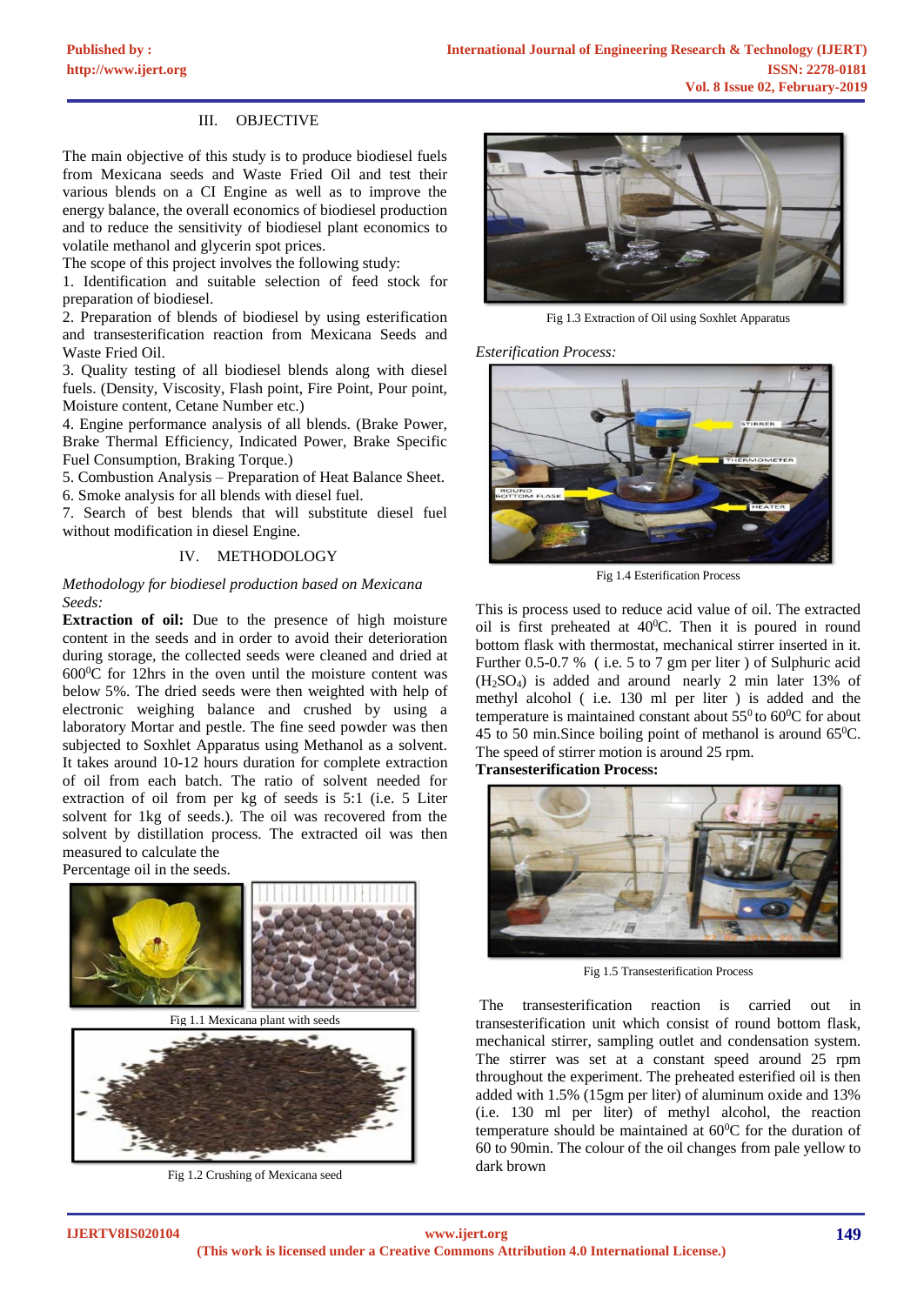#### *Settling and Separation Process:*



Fig 1.6 Settling and Separation Process

After Transesterification, we get mixture of glycerin, excess alcohol and pure biodiesel. These mixtures are kept in settling apparatus overnight for around 8 to 10 hrs. The next day we observe three layers formed in separating funnel, the uppermost layer consists of excess alcohol, the middle layer consists of Biodiesel and the bottom layer consists of glycerin. After separation finally we obtain 80% crude biodiesel (mixture of biodiesel and excess alcohol) and 20% by product (glycerin).

*Blends Preparation:* As we know oil and diesel being varying in densities cannot be mixed easily. To mix them homogeneously following steps should be followed:

- 1. Diesel and oil are mixed in required proportion and then constantly heated at  $40^{\circ}$  to  $45^{\circ}$  C for 20 min unless two layers form homogenous mixture.
- 2. Blends prepared will be B00, B09, B18, B27, B36, B45 and B54.

#### *Methodology for biodiesel based on Waste Fried Oil:*

Vegetable oil and its methyl esters are the prominent candidates for alternative diesel fuels. These fuels are now under its initial stage of commercialization they are technically feasible and economically competitive as compared with conventional diesel fuel.

*Filtration:* Filtration is basically used for removing solid impurities in used cooking fried oil. Collected used fried oil is passed through oil filtration unit. One liter used fried oil is taken in beaker for further activities.

#### *Demoisturization-*



Fig 1.7 De-moisturization setup

Demoisturization is used for removing moisture contain in oil. Filtrated oil is heated up to 110°C. Hence water having 100°C boiling point is evaporated. By this process we get demoisturized fried oil.

*Esterification:* Esterification is used to reduce acid value of fried oil. It get neutralize. By repeated used of vegetable oil in frying, its acid value get increased. Initially Oil is brown in colour. The extracted oil is first preheated at  $40^{\circ}$ C. Then it is poured in round bottom flask with thermostat, mechanical stirrer inserted in it. Further 0.5-0.7 % ( i.e. 5 to 7 gm per liter ) of Sulphuric acid  $(H_2SO_4)$  is added and around nearly 2 min later 13% of methyl alcohol ( i.e. 130 ml per liter ) is added and the temperature is maintained constant about  $55^{\circ}$  to  $60^{\circ}$ C for about 45 to 50 min. Since boiling point of methanol is around  $65^{\circ}$ C. The speed of stirrer motion is around 25 rpm.. (after that color of solution is changed to yellow).

*Transesterification:* Prepare a solution of sodium methoxide (0.5% i.e. 5gm in 1 litter) and Methyl/Ethyl alcohol (13% i.e. 130 ml in 1 liter). Add this solution in the oil obtained through esterification process. Here oil colour is changed to pale yellow. Temperature is slowly raised up to 52°C by heater. At constant speed of stirrer 30rpm temperature is fluctuated between 55 to 60°C by us (for better yield). This is continuously done for 1 hour. When temperature is raised up to 52°C then Off the heater switch.

| /egetable-based       | Methanol           | Fatty acid methyl                  | Glycerin  |
|-----------------------|--------------------|------------------------------------|-----------|
| $CH2$ -OCOR           |                    |                                    | $CH2$ -OH |
| CH-OCOR               | CH <sub>3</sub> OH | $\rightarrow$ R-COOCH <sub>3</sub> | CH-OH     |
| CH <sub>2</sub> -OCOR |                    |                                    | $CH2$ -OH |

Fig 1.8 Transesterification of triglycerides with alcohol

ester

*Distillation:* Distillation process is used for alcohol separation. After removing glycerin and unreacted alcohol layer, Biodiesel Alcohol solution is taken out in round bottom flask. It is placed in water bath and distillation tube is placed on upper side of round bottom flask



Fig 1.9 Distillation process

oils and fats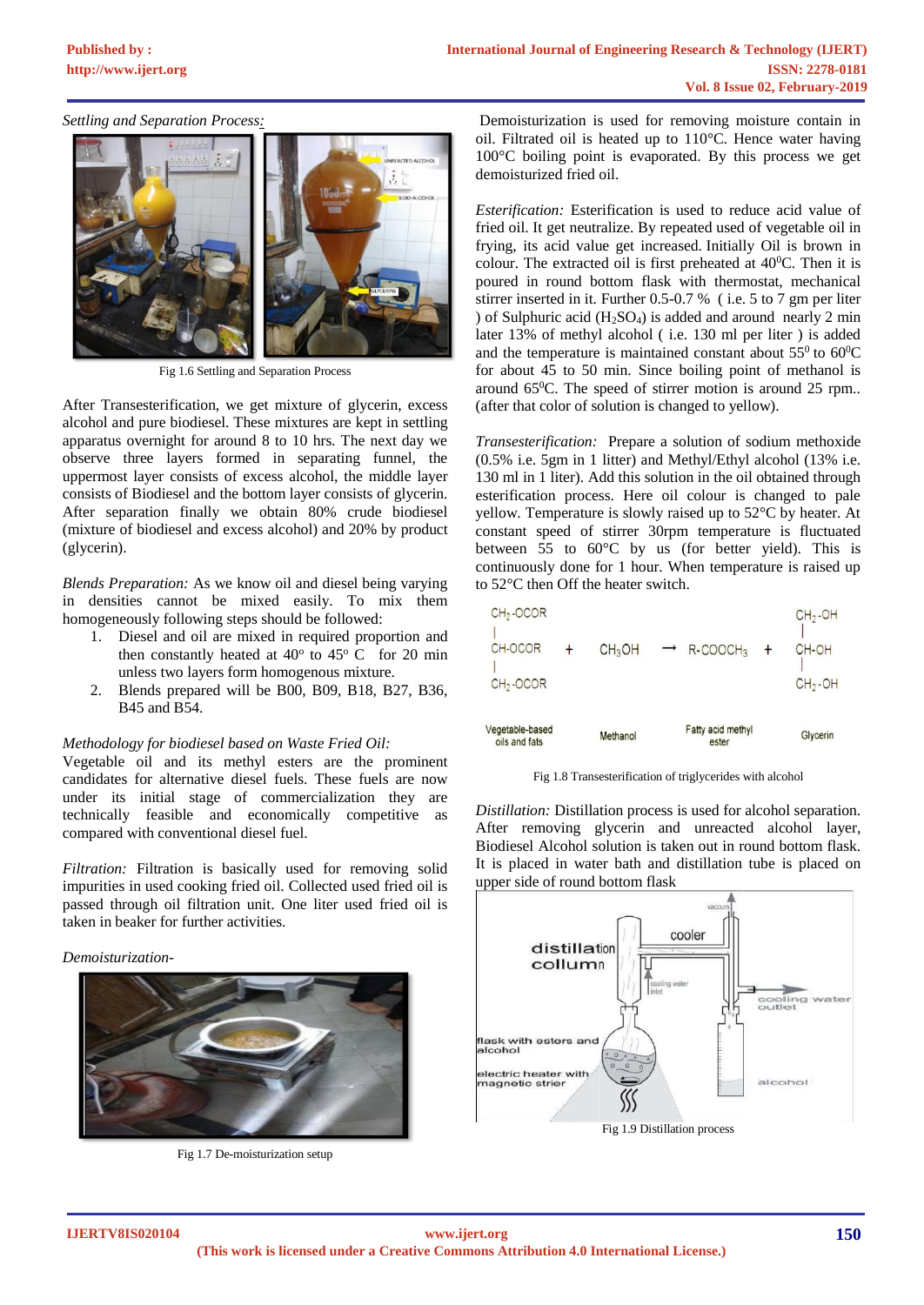Water bath coils are heated up to 90°C.where boiling point of alcohol is less than 90°C. Hence, alcohol starts to evaporate. Slowly-slowly in distillation tube, after 1-hour alcohol droplets get collected in another beaker which alcohol can be reused. By this process distillation is carried out.

*Settling and Separation Process:* After Transesterification, we get mixture of glycerin, excess alcohol and pure biodiesel. These mixtures are kept in settling apparatus overnight for around 8 to 10 hrs. The next day we observe three layers formed in separating funnel, the uppermost layer consists of excess alcohol, the middle layer consists of Biodiesel and the bottom layer consists of glycerin. After separation finally we obtain 80% crude biodiesel (mixture of biodiesel and excess alcohol) and 20% by product (glycerin).

*Washing:* The useless retainment of above reactions will be separated by washing. In washing we used distilled water (warm water which cooled for several time). Distilled water is added to oil mixture in settling apparatus. The mixture is kept still to settle for 5 min and then two layers obtained of which upper is biodiesel oil and at bottom unwanted white waste solution which is removed from bottom slowly.



Fig 1.10 Washing Unit

This Washing process is repeated for 4 to 5 times. Here we get biodiesel solution of neutral pH value (i.e. 6.5 to 7). After that we carried out demoisturizing process and water will be removed by heating 3 to 4 times until constant mass of oil is obtained. This obtain oil is our pure biodiesel which is B100.

*Blends preparation;* As we know oil and diesel being varying in densities cannot be mixed easily. To mix them homogeneously following steps were followed: Diesel and oil were mixed in required proportion and then constantly heated at 40°C to 45°C for 20 min unless two layers form homogenous mixture. Blends prepared were B00, B06, B12, B18, B24, B30 and B36.

# V. PROPERTIES & TEST REPORT OF BIODIESEL BLENDS

# TABLE 1. MEXICANA SEED BLENDS

| Test<br>sr.<br>Description | Ref.<br>Std.<br><b>ASTM</b> | Reference |               | <b>Diesel</b>      | <b>Mexicana</b> biodiesel blends |                |                          |             |                          |                          |        |
|----------------------------|-----------------------------|-----------|---------------|--------------------|----------------------------------|----------------|--------------------------|-------------|--------------------------|--------------------------|--------|
|                            |                             | 6751      | Unit          | Limit              | B00%                             | B9%            | <b>B18%</b>              | <b>B27%</b> | B36%                     | B45%                     | B54%   |
|                            | Density                     | D1448     | gm/cc         | $0.800 -$<br>0.900 | 0.830                            | 0.833          | 0.836                    | 0.838       | 0.840                    | 0.841                    | 0.843  |
| 2                          | Calorific value             | D6751     | MJ/Kg         | $34 - 45$          | 42.50                            | 42.44          | 42.31                    | 42.18       | 42.05                    | 41.93                    | 41.79  |
| 3                          | Cetane no.                  | D613      | a)            | $41 - 55$          | 49.00                            | 49.36          | 49.59                    | 49.72       | 49.86                    | 49.99                    | 50.22  |
| $\boldsymbol{A}$           | Viscoisity                  | D445      | mm2/s<br>ec   | $3 - 6$            | 2.700                            | ٠              | ٠                        | 2.96        | $\overline{\phantom{a}}$ | $\sim$                   | Ξ      |
| 5                          | Moisture                    | D2709     | $\frac{9}{6}$ | 0.05%              | <b>NA</b>                        | NA             | NA                       | <b>NA</b>   | NA                       | <b>NA</b>                | NA     |
| 6                          | Flash point                 | D93       | $^o$ C        |                    | 64.0                             | 76.00          | 84.00                    | 98.00       | 109.00                   | 117.00                   | 122.00 |
| y                          | Fire point                  | D93       | $\circ_C$     | $\overline{a}$     | 71.0                             | ٠              | ٠                        | 107.00      | ٠                        | $\sim$                   | ٠      |
| $\mathbf{s}$               | Cloud point                 | D2500     | $^o c$        | ٠                  | $-4.0$                           | ٠              | ۰                        | 3.50        | ٠                        | ٠                        |        |
| $\circ$                    | Pour pont                   | D2500     | $^o$ C        |                    | $-9.0$                           | $\overline{a}$ | ۰                        | $-1.00$     | $\overline{\phantom{a}}$ | $\overline{\phantom{a}}$ |        |
|                            | $10$ Ash                    | D         | $\approx$     | ۰                  | 0.05                             |                | $\overline{\phantom{a}}$ | 0.05        | $\sim$                   |                          |        |

| Sr.                     | Test<br>Description | Ref.<br>Std.<br><b>ASTM</b> | Reference    |                    | <b>Diesel</b> | WCO biodiesel and blends |                     |                |        |                |              |
|-------------------------|---------------------|-----------------------------|--------------|--------------------|---------------|--------------------------|---------------------|----------------|--------|----------------|--------------|
|                         |                     | 6751                        | Unit         | Limit              | B00%          | B6%                      | B12%                | B18%           | B24%   | <b>B30%</b>    | B36%         |
|                         | Density             | D1448                       | $g$ m/cc     | $0.800 -$<br>0.900 | 0.830         | 0.831                    | 0.833               | 0.834          | 0.836  | 0.837          | 0.839        |
| $\overline{a}$          | Calorific value     | D6751                       | MJ/Kg        | $34 - 45$          | 42.50         | 42.39                    | 42.28               | 42.11          | 41.90  | 41.78          | 41.55        |
| $\overline{A}$          | Viscoisity          | D445                        | mm2/s<br>ec  | $3 - 6$            | 2.700         | $\sim$                   | $\sim$              |                | 2.96   | $\sim$         |              |
| $\overline{\mathbf{5}}$ | Moisture            | D2709                       | 96           | 0.05%              | NA            | NA                       | NA                  | NA             | NA     | NA             | NA           |
| 6                       | Flash point         | D93                         | $^{\circ}$ C |                    | 64            | 68,000                   | 72.000              | 79.000         | 85.0   | 94.000         | 105.000      |
| $\overline{7}$          | Fire point          | D93                         | $^o$ C       | ۰                  | 71            | $\blacksquare$           | $\scriptstyle\rm m$ | $\sim$         | 96.0   | $\sim$         | $\sim$       |
| g                       | Cloud point         | D <sub>2500</sub>           | $^o$ C       |                    | $-4$          | $\sim$                   | $\sim$              | $\overline{a}$ | 2.5    | $\blacksquare$ |              |
| $\circ$                 | Pour pont           | D <sub>2500</sub>           | $^oC$        |                    | $-9$          | ×                        | $\scriptstyle\rm m$ | $\omega$       | $-1.0$ | $\alpha$       |              |
| 10                      | Ash                 | D                           | 96           |                    | 0.05          | $\sim$                   | $\bar{a}$           | ٠              | 0.1    | i.             | $\mathbf{w}$ |

# VI. ENGINE ANALYSIS

The specification of diesel engine in which experiment is performed is as follows.

| <b>TYPE</b>               | <b>KIRLOSKAR TV1 VCR ENGINE</b> |
|---------------------------|---------------------------------|
| <b>CYLINDER</b>           | SINGLE, VERTICAL, WATER COOLED  |
| <b>FUEL USED</b>          | <b>DIESEL</b>                   |
| <b>SPEED</b>              | $1500$ rpm                      |
| <b>POWER</b>              | 3.5 HP                          |
| <b>NO. OF CYLINDER</b>    | <b>ONE</b>                      |
| <b>COMPRESSION RATIO</b>  | 18:1                            |
| <b>BORE</b>               | 87.5mm                          |
| <b>STROKE</b>             | $110 \text{ mm}$                |
| <b>ORIFICE DIAMETER</b>   | $20 \text{ mm}$                 |
| <b>METHOD OF LOADING</b>  | EDDY CURRENT DYNAMOMETER        |
| <b>METHOD OF STARTING</b> | <b>CRANK START</b>              |

TABLE 3. SPECIFICATION OF DIESEL ENGINE

*Engine Testing:* A single cylinder, 4-stroke water cooled, VCR diesel engine is used for the engine test. Different blends of biofuel with diesel are tested for different parameters. The Biodiesel is blended in various proportions with diesel and it is tested on a diesel engine to study parameters such as viscosity, flash point, fire point, cloud point, pour point, calorific value, Cetane number etc. These parameters are compared with pure diesel.

The experiments were carried out firstly by using neat diesel as the base line fuel, and then by using different proportions of biodiesel at different engine load from 0 kg, 3kg,6kg, 9kg, 12kg. Before running the engine to a new fuel, it was allowed to run for sufficient time to consume the remaining fuel from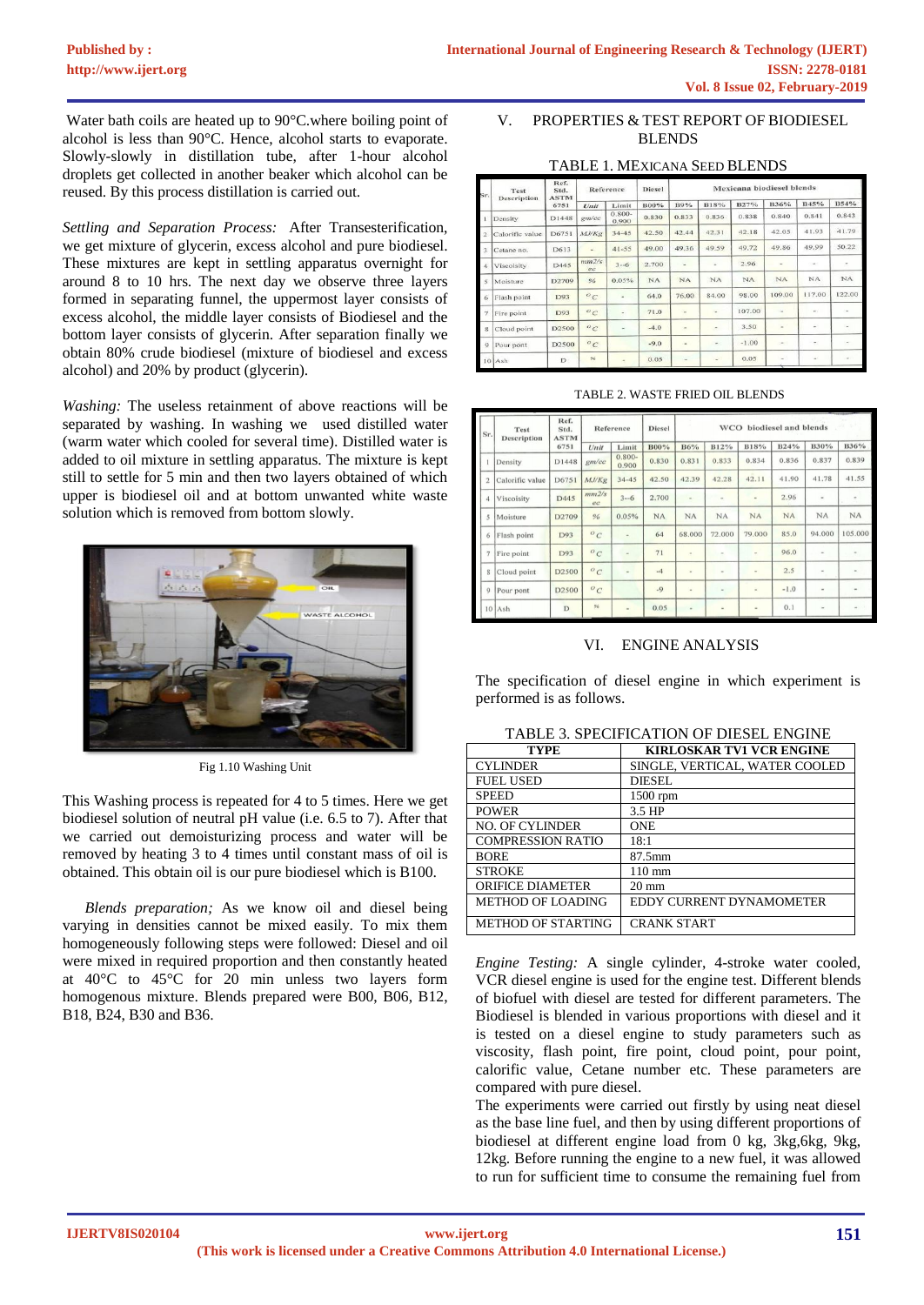# **Published by :**

the previous experiment. To evaluate the performance parameters, important operating parameters such as engine speed, power output, fuel consumption, exhaust emissions and cylinder pressure were measured. Significant engine performance parameters such as specific fuel consumptions (SFC), brake power (B.P.), Indicated Power (I.P) and brake thermal efficiency (BTE) for biodiesel and its blends were calculated.



Fig 1.11 Kirloskar VCR Engine





Fig 1.12 Engine Testing Equipment

# VII. RESULT & DISCUSSIONS

The final results and discussion is based on the performance and combustion analysis of biodiesel blend which are as follows:

|  | TABLE 4 Performance analysis of Mexicana biodiesel blends |  |  |
|--|-----------------------------------------------------------|--|--|
|  |                                                           |  |  |

|            | Load<br>$\left(\frac{1}{2}R\right)$ | BP<br>(kW) | <b>FP</b><br>(kW) | IP<br>(kW) | MechE<br>ff.<br>$(\%)$ |
|------------|-------------------------------------|------------|-------------------|------------|------------------------|
| <b>B00</b> | 0.3                                 | 0.08       | 1.05              | 1.13       | 6.66                   |
|            | 3                                   | 0.85       | 1.05              | 1.91       | 44.83                  |
|            | 6                                   | 1.78       | 0.91              | 2.69       | 66.22                  |
|            | 9                                   | 2.53       | 0.66              | 3.19       | 79.39                  |
|            | 12                                  | 3.35       | 0.62              | 3.97       | 84.47                  |
| <b>B09</b> | 0.3                                 | 0.1        | 1.13              | 1.23       | 8.1                    |
|            | 3                                   | 0.86       | 1.16              | 2.02       | 42.57                  |
|            | 6                                   | 1.72       | 1.06              | 2.78       | 61.89                  |
|            | 9                                   | 2.65       | 0.88              | 3.53       | 75.15                  |
|            | 12                                  | 3.34       | 0.72              | 4.06       | 82.34                  |

| <b>B18</b> | 0.3 | 0.06 | 1.2  | 1.26 | 4.61  |
|------------|-----|------|------|------|-------|
|            | 3   | 0.92 | 1.11 | 2.03 | 45.3  |
|            | 6   | 1.85 | 1.01 | 2.86 | 64.55 |
|            | 9   | 2.56 | 0.95 | 3.51 | 72.93 |
|            | 12  | 3.35 | 0.76 | 4.12 | 81.5  |
| <b>B27</b> | 0.3 | 0.07 | 1.26 | 1.33 | 5.46  |
|            | 3   | 0.9  | 1.11 | 2.01 | 44.58 |
|            | 6   | 1.8  | 1.09 | 2.89 | 62.28 |
|            | 9   | 2.55 | 1    | 3.55 | 71.9  |
|            | 12  | 3.55 | 0.79 | 4.14 | 80.9  |
| <b>B36</b> | 0.3 | 0.11 | 1.24 | 1.35 | 8.29  |
|            | 3   | 0.93 | 1.25 | 2.18 | 42.59 |
|            | 6   | 1.76 | 1.12 | 2.88 | 60.95 |
|            | 9   | 2.53 | 1.04 | 3.57 | 70.88 |
|            | 12  | 3.39 | 0.86 | 4.25 | 79.69 |

TABLE 5 Performance analysis of Waste fried oil blend

|            | Load<br>(kg) | $BP$ (kW) | <b>FP</b><br>(kW) | IP<br>(kW) | Mech.<br>Eff.<br>(%) |
|------------|--------------|-----------|-------------------|------------|----------------------|
| <b>B00</b> | 0.3          | 0.08      | 1.05              | 1.13       | 6.66                 |
|            | 3            | 0.85      | 1.05              | 1.91       | 44.83                |
|            | 6            | 1.78      | 0.91              | 2.69       | 66.22                |
|            | 9            | 2.53      | 0.66              | 3.19       | 79.39                |
|            | 12           | 3.35      | 0.62              | 3.97       | 84.47                |
| <b>B06</b> | 0.3          | 0.11      | 1.27              | 1.38       | 8.31                 |
|            | 3            | 0.87      | 1.28              | 2.15       | 40.59                |
|            | 6            | 1.76      | 1.16              | 2.91       | 60.29                |
|            | 9            | 2.7       | 1.13              | 3.83       | 70.49                |
|            | 12           | 3.34      | 0.95              | 4.29       | 77.81                |
| <b>B12</b> | 0.3          | 0.06      | 1.32              | 1.38       | 4.53                 |
|            | 3            | 0.87      | 1.24              | 2.11       | 41.1                 |
|            | 6            | 1.84      | 1.22              | 3.06       | 60.08                |
|            | 9            | 2.74      | 1.11              | 3.85       | 71.24                |
|            | 12           | 3.31      | 0.95              | 4.26       | 77.77                |
| <b>B18</b> | 0.3          | 0.05      | 1.37              | 1.42       | 3.54                 |
|            | 3            | 0.88      | 1.31              | 2.19       | 40.12                |
|            | 6            | 1.85      | 1.14              | 2.99       | 61.84                |
|            | 9            | 2.61      | 1.08              | 3.69       | 70.73                |
|            | 12           | 3.35      | 1.01              | 4.36       | 76.87                |
| <b>B24</b> | 0.3          | 0.09      | 1.31              | 1.41       | 6.58                 |
|            | 3            | 0.9       | 1.36              | 2.26       | 39.93                |
|            | 6            | 1.87      | 1.34              | 3.2        | 58.21                |
|            | 9            | 2.57      | 1.24              | 3.81       | 67.26                |
|            | 12           | 3.38      | 1.08              | 4.46       | 75.87                |

In this project various type of blends from Mexicana seed oil, Waste fried oil are made and their performance characteristic on IC Engine are tested to compare the result between all different types of blends. Finally, we have decided which blends are effective in economy as well as safe from environment point of view. This will also lead to reduce pollution as compared to Petroleum diesel.

From above analysis, waste fried oil's B12 blend is showing their performance better result as compared to pure diesel B00.

Other blend is also showing more BP, Mechanical efficiency and same BSFC result but their CO% emissions are very high. It will increase pollution instead of reducing it. Finally, we have concluded that out of these 2 different types of biodiesel & their 10 blends; Waste Fried oil's B12 is most effective in economy as well as safe from environment point of view comparatively with pure diesel.